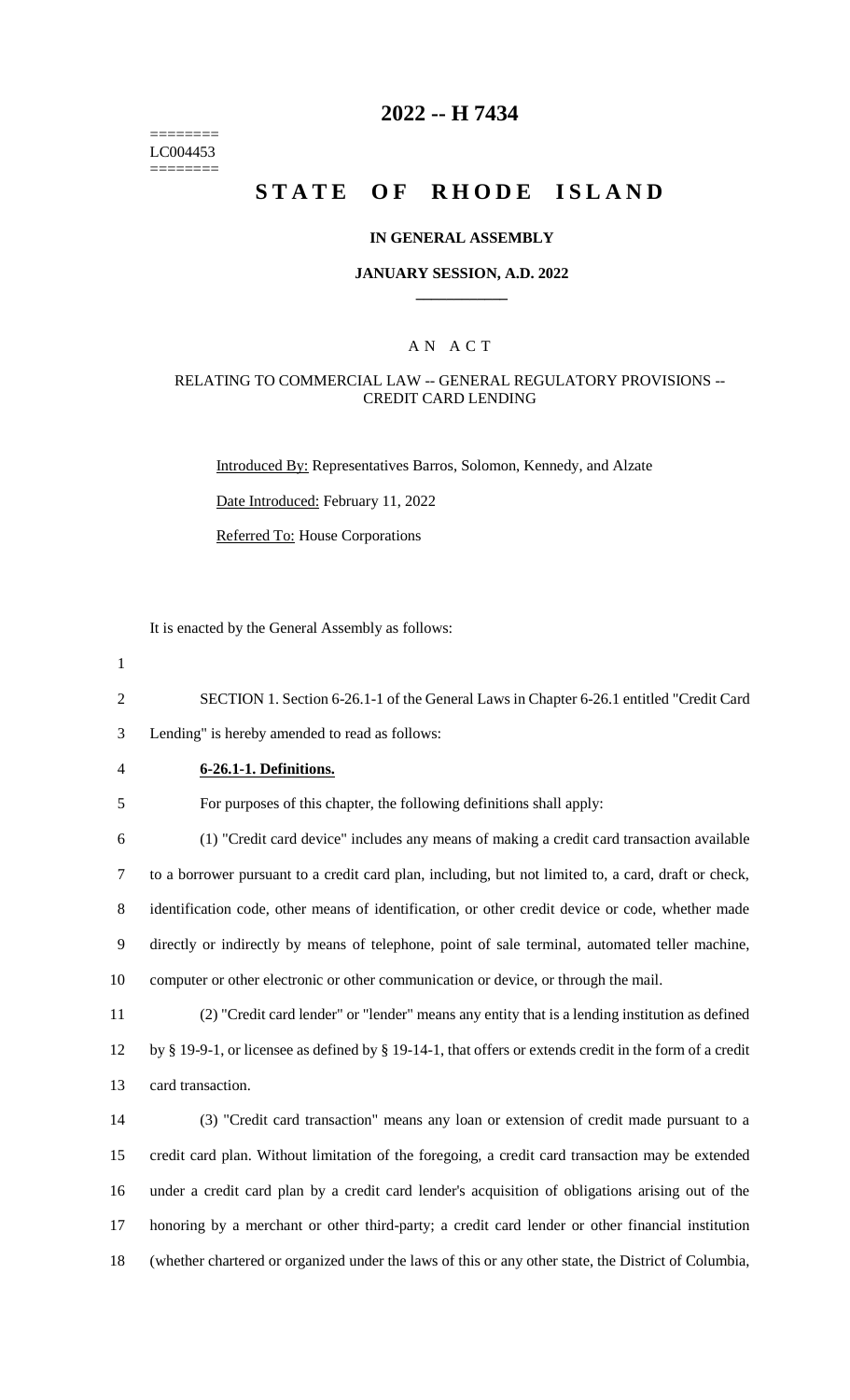- 1 the United States or any district, territory or possession of the United States, or any foreign country);
- 2 or a government or governmental subdivision or agency of a credit card device.

 (4) "Credit card plan" or "plan" means any arrangement or plan between a borrower and a credit card lender or issuer, including, without limitation, lines of credit directly between a borrower 5 and a credit card lender or issuer, for open-end, revolving extensions of credit made available through a credit card device or other means of settlement between the credit card lender or issuer 7 and the merchant, such as ACH or electronic-only credit card devices, provided, however, said "credit card plan" or "plan" does not include an extension of credit the repayment of which is secured by real property. SECTION 2. This act shall take effect upon passage.

======== LC004453 ========